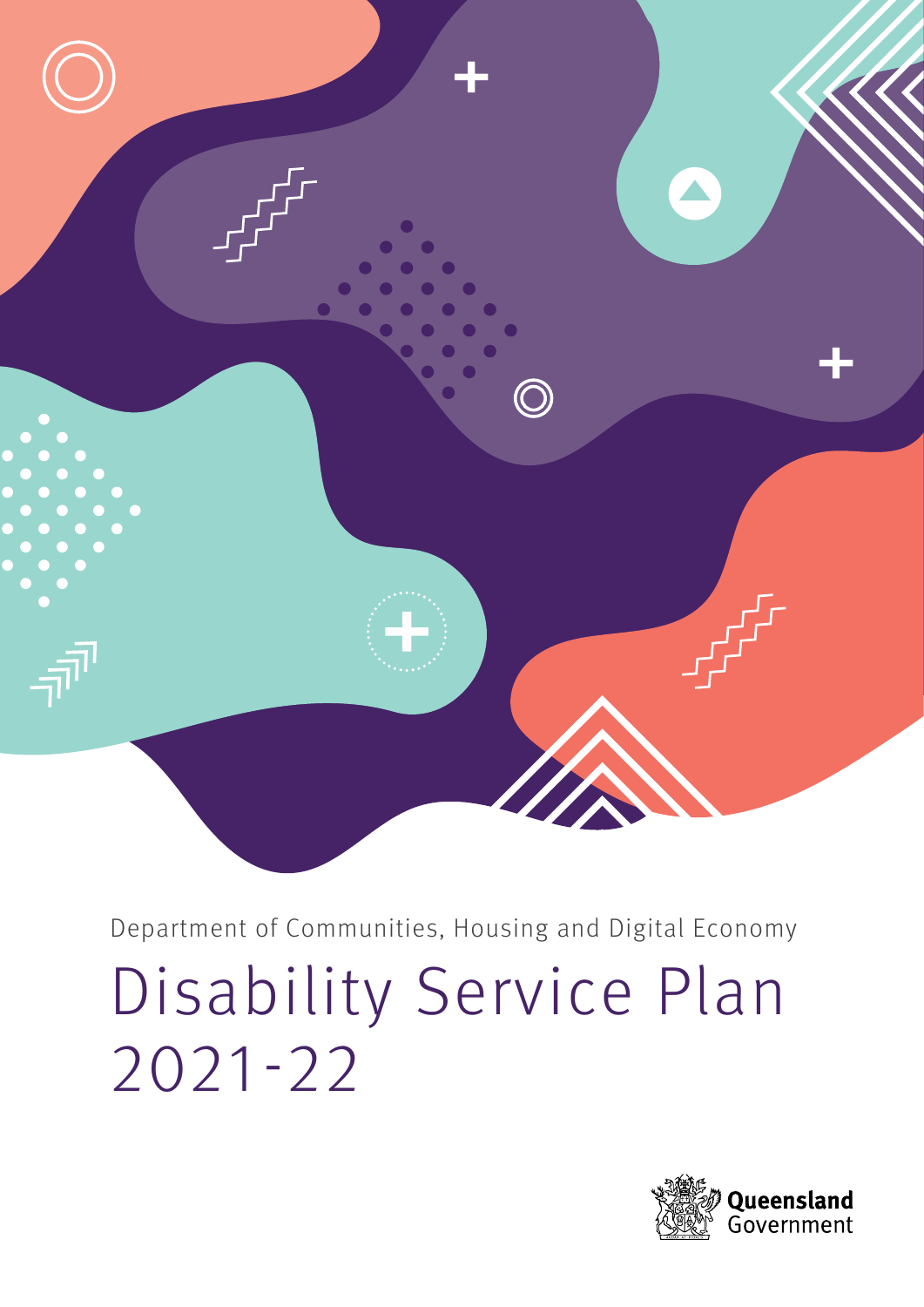# Message from the Director-General

Our department is committed to providing inclusive services and products and to upholding, respecting, and promoting the human rights of people with disability.

We are also committed to promoting choice and participation, and addressing the barriers people with disability may experience in accessing and contributing to community life. As a department, we will continue to promote the rights of Queenslanders with disability, and to build our staff capability in delivering responsive services.

The Queensland Housing Strategy 2017-2027 announced in June 2017, together with our Creative Together 2020-2030: a 10-Year Roadmap for arts, culture and creativity in Queensland, will provide a strong foundation for responding to the current and future needs of people with disability. We will also contribute to a larger government response across the state by collaborating with our agency partners and stakeholders in delivering actions under the All abilities Queensland: opportunities for all – State disability plan 2017-2020.

The Housing Strategy is underpinned by a personcentred approach to building better futures for all Queenslanders and with the launching of the Queensland Housing and Homelessness Action Plan 2021 – 2025 the department is committing \$1.813 billion over four years to increase social housing by 6,365 properties through the newly established Queensland Housing Investment Growth Initiative. In doing this we are focused throughout on the building design features that encourage more inclusive communities and more accessible places and spaces.

Disasters have a disproportionate impact upon people with disability. As lead agency for human and social recovery in Queensland we have partnered with the Queenslanders with Disability Network, the Community Services Industry Alliance, and the University of Sydney, to undertake a co design project with people with disability, emergency management practitioners, and disability and community service organisations, to design and deliver a Disability Inclusive Disaster Risk Reduction (DIDDR) framework. This includes rolling out a suite of resources to enable personcentred emergency preparedness and the cross sector collaboration necessary to achieve DIDRR.

This Disability Service Plan 2021-22 builds on the achievements of our last plan for 2017-2020 together with the COVID-19 Disability Recovery Action Plan 2020-21. These included:

- contributing to whole-of-government NDIS transition activities as well as preparing our own agency
- implementing the Queensland Government's Fair Rent Policy where older people, people with disability, carers, families and communities will benefit most
- improving our consultation and engagement processes to maximise participation opportunities for people with disability
- leading the way in aligning new social and government employee housing to Livable Housing Design Guidelines
- making it easier to access products and services through technology such as the Housing Assist Qld app

As we move forward, we will continue to seek to make a difference in the lives of all Queenslanders.

**Clare O'Connor Director-General**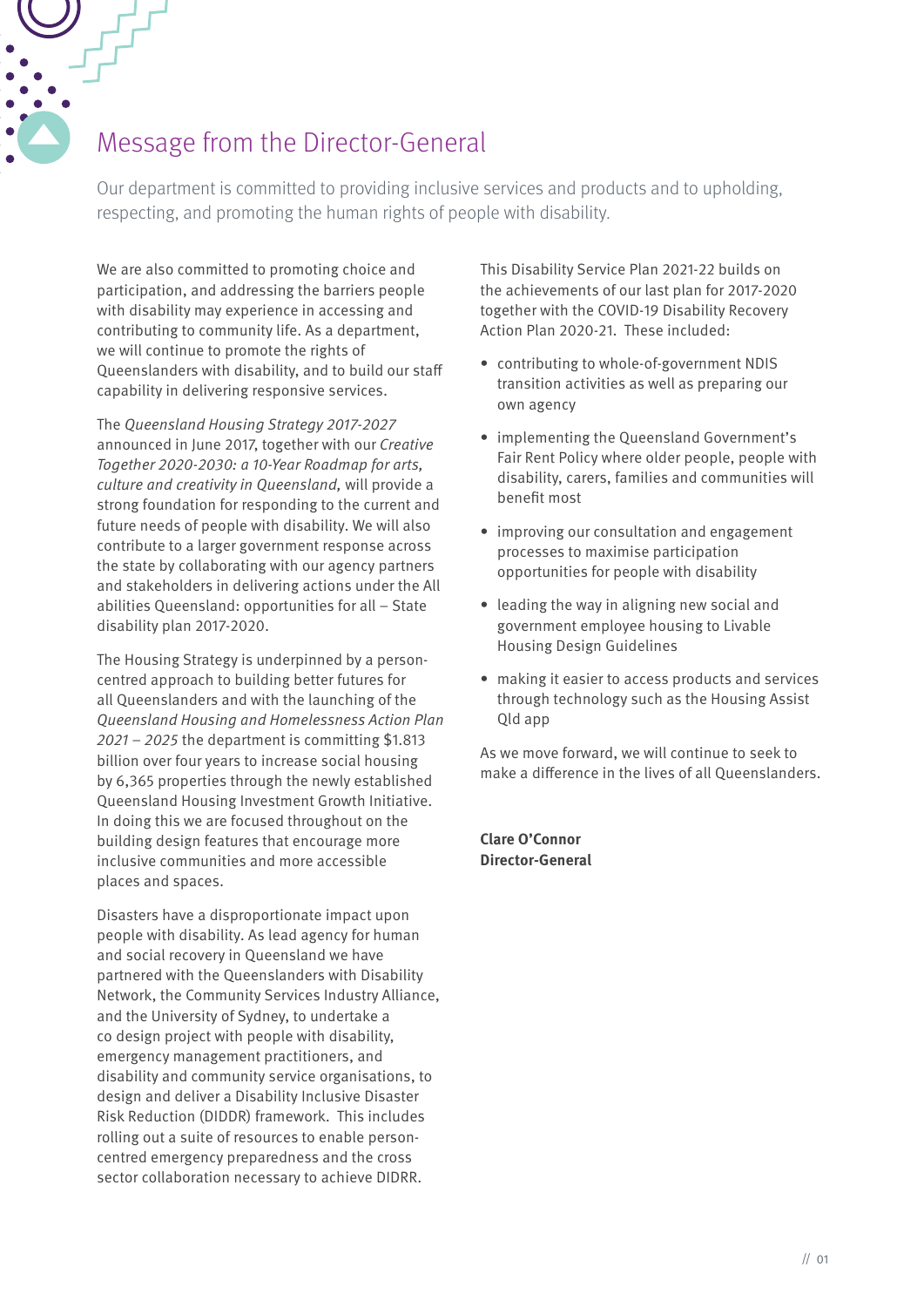# About the Department

#### What do we do?

We provide a diverse range of services to Queenslanders in the areas of housing, communities, digital and arts services.

Our vision is to support thriving communities where all Queenslanders can have a safe and stable place to live, can enjoy social and economic wellbeing, are supported by a strong digital economy, and can contribute to and enjoy a vibrant arts sector.

Our values provide the foundation of our work and our culture. We value customers first, putting ideas into action, unleashing potential, being courageous, and empowering people.

#### Who are our clients and stakeholders?

- We support Queenslanders most in need of access to housing and homelessness assistance.
- We help thousands of low income earners to enter and remain in the private rental market.
- We foster cultural tourism offerings and grow Queensland's cultural reputation.
- We support other government agencies, businesses and communities by providing responsive, integrated and person-centered frontline services that respond to current needs and future aspirations.

#### What are our objectives?

Our strategic objectives are to:

- Ensure Aboriginal and Torres Strait Islander peoples and cultures are central to all service engagement, design, and delivery.
- Integrate proactive frontline services, assistance and programs for Communities, Housing, Digital and the Arts.
- Improve social and economic outcomes for Queenslanders across the State.
- Support a thriving digital economy where Queenslanders, their businesses, and communities, can transact successfully with Government and each other.

#### About Disability Service Plans (DSPs)

The Disability Services Act 2006 (Qld) (the Act) provides a foundation for promoting the rights of Queenslanders with disability, increasing their wellbeing and encouraging their participation in community life. This legislation requires all Queensland Government departments/agencies to develop and implement a DSP. DSPs ensure each agency has regard to the human rights Act, service delivery principles, and the government's policies for people with disability. DSPs aim to improve access to more coordinated services across government for people with disability.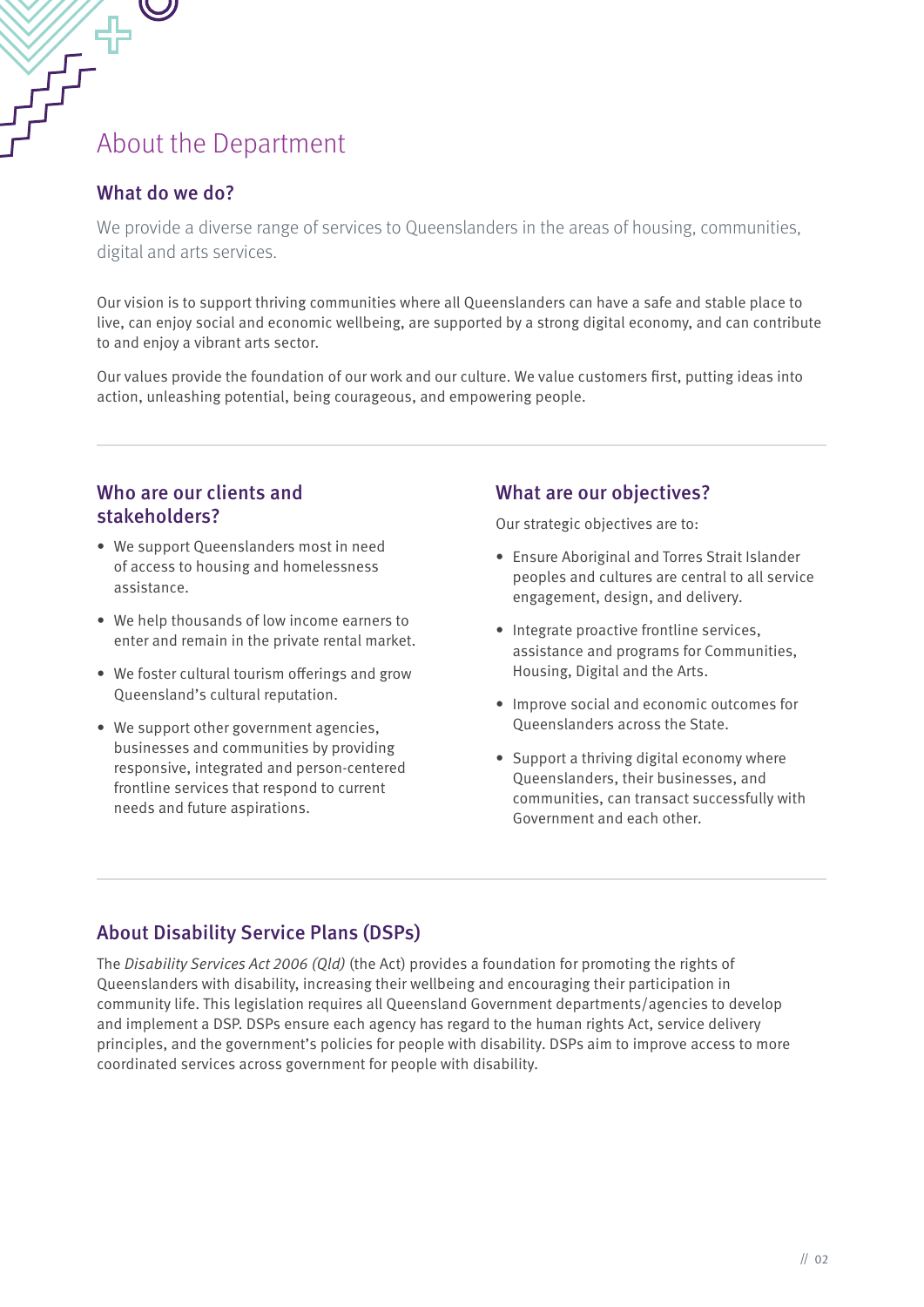## What is our DCHDE disability service policy position?

People matter and are at the heart of what we do.

We support Queensland's economic wellbeing and contribute to improving the quality of life for people and communities. The department contributes to the Queensland Government's objectives for the community by delivering policies, programs, and services, which support:

- the creation of jobs
- backing small businesses and frontline services
- investing in skills
- building safe, caring and connected communities
- growing the regions.

This disability service policy statement guides our commitment to ensuring people with disability are able to exercise rights, choice, inclusion and control over their housing, living arrangements and participation in the community. This is in line with the Housing Strategy and the intent of the National Disability Strategy 2010-2020 and NDIS. In working together with our partners and stakeholders to deliver the actions in this plan, we support the state disability plan vision of 'Opportunities for all Queenslanders'1 .

We will do this by:

- adopting the social model of disability which recognises that 'disability' arises from physical, social, attitudinal, and organisational barriers and is not the inevitable result of a person's impairment
- ensuring the rights of people with disability are respected, valued and supported
- increasing opportunities for participation, inclusion, choice and control
- ensuring greater housing security by promoting separation of the provision and management of housing from the provision and management of paid support
- providing assistance that encourages and increases personal independence and fosters full participation of people with disability in society
- working with important people in the lives of people with disability, including carers, families and communities and substitute decision makers
- delivering inclusive and culturally responsive services and supports to Aboriginal and Torres Strait Islander peoples with disability
- changing practices to increase physical and information accessibility
- raising awareness and building staff capabilities in delivering services for people with disability
- investing in staff by making our department inclusive, and attracting and retaining people with disability.

<sup>1.</sup> National Disability Strategy 2010-2020.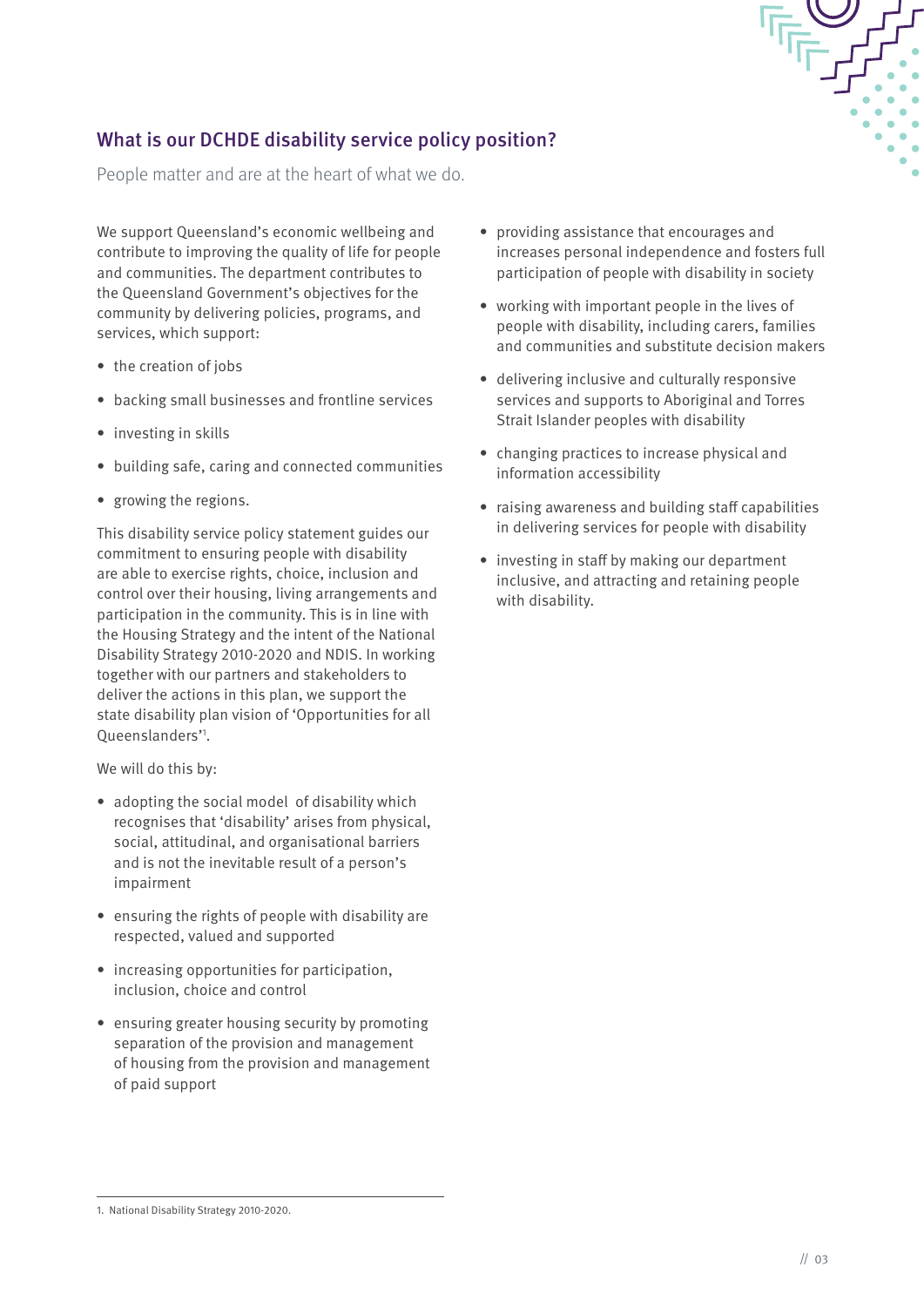# FIFT<br>THOW will the plan be monitored and reported?

 $\boldsymbol{\bigcup}$ 

The department will report annually on the implementation of the DCHDE DSP and contribute to a yearly progress report on the implementation of the state disability plan. The DSP will be reviewed annually with milestones and measures updated each year.

Information from the annual progress reports on DSPs and the state disability plan will also be shared with the Australian and other state and territory governments as part of reporting on Queensland's commitment to the National Disability Strategy 2010-2020.

#### Who to contact for more information and other languages or format?

The Queensland Government is committed to providing accessible services to Queenslanders from all culturally and linguistically diverse backgrounds.

If you wish to provide feedback on this plan, or require an interpreter to communicate the Disability Service Plan, or require the document in an alternative format, please contact us by either email [corgpp@chde.qld.gov.au](mailto:corgpp%40chde.qld.gov.au?subject=) or telephone **13 QGOV (13 74 68)** and ask for Governance, Planning and Performance, Strategy, Governance and Engagement, Department of Communities, Housing and Digital Economy, and we will arrange assistance for you.

#### **The department's contact details are:**

1 William Street, Brisbane Qld 4000 GPO Box 2457, Brisbane Qld 4001 Phone: 13 QGOV (13 74 68) Email: [corgpp@chde.qld.gov.au](mailto:corgpp%40chde.qld.gov.au?subject=)

#### Glossary – what do these acronyms mean?

| DSDSATSIP    | Department of Seniors, Disability Services and Aboriginal and Torres Strait Islanders Partnerships |
|--------------|----------------------------------------------------------------------------------------------------|
| <b>DCHDE</b> | Department Communities, Housing and Digital Economy                                                |
| <b>DSP</b>   | Disability Service Plan                                                                            |
| <b>NDIS</b>  | National Disability Insurance Scheme                                                               |
| WCAG         | Web Content Accessibility Guidelines                                                               |

#### What is the copyright licence for this plan?

Disability Service Plan 2021-22 © The State of Queensland (Department of Communities, Housing and Digital Economy 2021. Published by the Queensland Government, July 2021, 1 William Street , Brisbane Qld 4000.

This work is licensed by the State of Queensland (Department of Housing, Communities and Digital Economy) under a Creative Commons Attribution (CC BY) 4.0 International licence. You are free to copy, communicate and adapt this work, as long as you attribute the work to the State of Queensland (Department of Housing, Communities and Digital Economy). To view a copy of this licence, visit: <http://creativecommons.org/licenses/by/4.0/>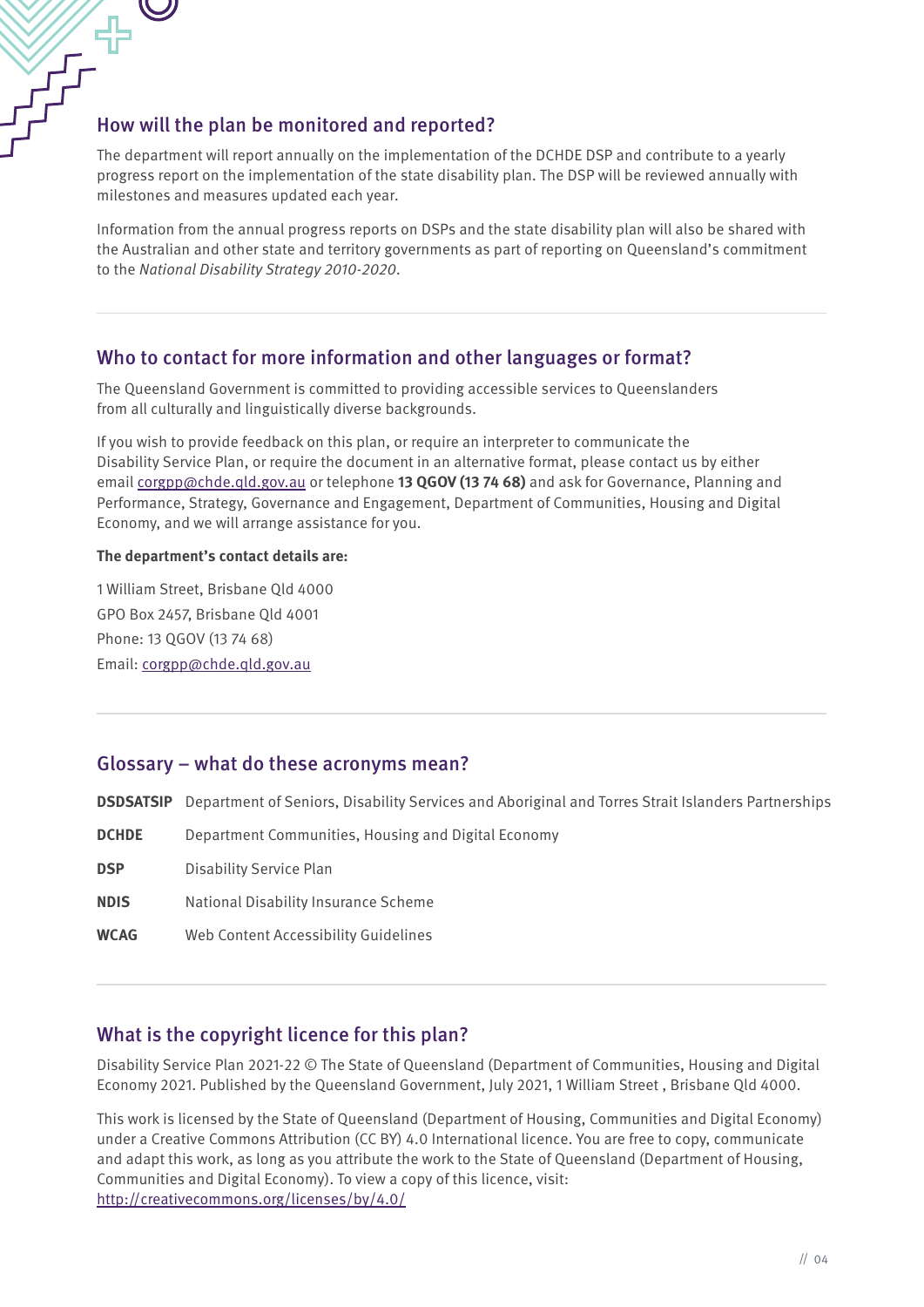# State Disability Plan focus area: Communities for all

Our goal: People with disability are welcomed, valued and respected members of their communities, and community activities, sports, arts, tourism and recreation are accessible and inclusive of all Queenslanders with disability.



## DCHDE specific actions

| <b>Actions</b>                                                                                                                                                                                                                                                                                                                                                         | <b>Action success measure</b>                                                                                                                                                                                                                                                      | Responsible                                                                 |
|------------------------------------------------------------------------------------------------------------------------------------------------------------------------------------------------------------------------------------------------------------------------------------------------------------------------------------------------------------------------|------------------------------------------------------------------------------------------------------------------------------------------------------------------------------------------------------------------------------------------------------------------------------------|-----------------------------------------------------------------------------|
| Ensure DCHDE managed buildings and<br>events are accessible and suitable for<br>people with disability and their carers,<br>wherever possible including:<br>• Respond to any identified needs for<br>event participants and guests.<br>• Provide specialised support<br>services (e.g. AUSLAN signers,<br>Companion Card and similar<br>support programs) as required. | Practical guidance and documentation<br>provided to all staff and stakeholders<br>choosing accessible venues for<br>departmentally organised events and<br>meetings.<br>Policy and procedural guidance<br>provided to staff to respond to<br>physical asset modification requests. | Corporate Services<br>Arts Queensland<br>Housing and<br><b>Homelessness</b> |
| • Respond to identified physical<br>asset modifications on a case by<br>case basis.                                                                                                                                                                                                                                                                                    |                                                                                                                                                                                                                                                                                    |                                                                             |

| <b>Actions</b>                                                                                                                                                                                             | <b>Action success measure</b>                                                                     | Responsible               |
|------------------------------------------------------------------------------------------------------------------------------------------------------------------------------------------------------------|---------------------------------------------------------------------------------------------------|---------------------------|
| Access for people with disability is<br>improved by considering the needs of<br>people with disability when choosing<br>venues for Queensland Government<br>run events and meetings (led by<br>DSDSATSIP). | Guidance provided to staff about how<br>to choose an accessible venue for an<br>event or meeting. | <b>Corporate Services</b> |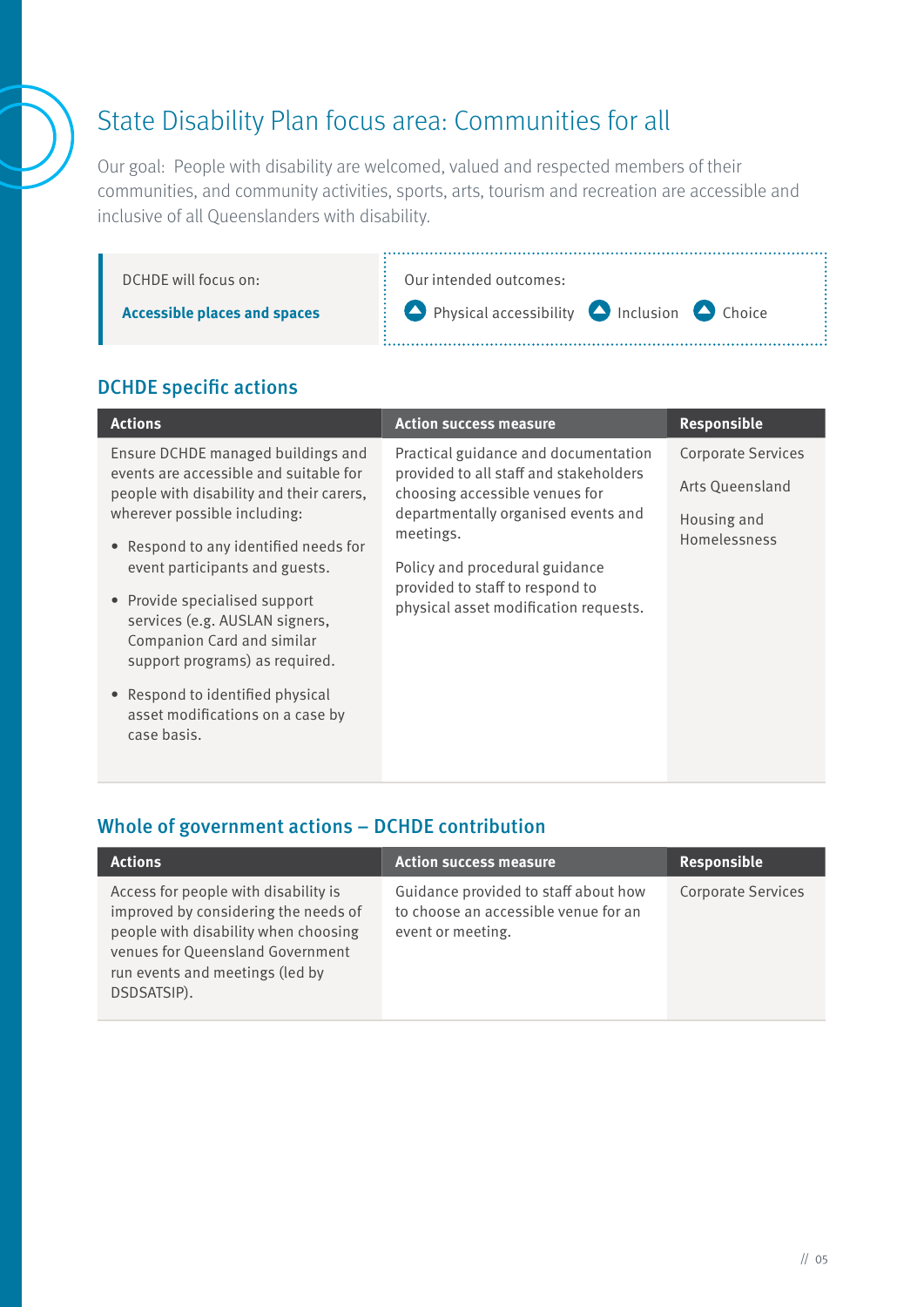DCHDE will focus on:

Our intended outcomes:

**Accessible information**

**Information accessibility** 

## DCHDE specific actions

| <b>Actions</b>                                                                                                             | <b>Action success measure</b>                                                                                                               | <b>Responsible</b>        |
|----------------------------------------------------------------------------------------------------------------------------|---------------------------------------------------------------------------------------------------------------------------------------------|---------------------------|
| Online content and websites are<br>WCAG 2.0 (AA Level) compliant and<br>working towards WCAG 2.1 (AA Level)<br>compliance. | New DCHDE online content, services<br>and websites are accessible and<br>comply with Queensland Government<br>web standards and guidelines. | <b>Corporate Services</b> |
|                                                                                                                            | Existing content and services are<br>progressively reviewed and updated.                                                                    |                           |
|                                                                                                                            | Increase the number of existing<br>DCHDE websites that are accessible<br>and meet Queensland Government<br>web standards and guidelines.    |                           |

| <b>Actions</b>                                                                                                                                                                                                                                                                                                                | <b>Action success measure</b>                                                                                                                                  | <b>Responsible</b>        |
|-------------------------------------------------------------------------------------------------------------------------------------------------------------------------------------------------------------------------------------------------------------------------------------------------------------------------------|----------------------------------------------------------------------------------------------------------------------------------------------------------------|---------------------------|
| Work towards ensuring all Queensland<br>Government information is accessible<br>and provided in multiple formats (led<br>by DSDSATSIP).                                                                                                                                                                                       | All new key Queensland Government<br>information / materials are provided<br>in accessible formats.<br>Existing content progressively<br>reviewed and updated. | <b>Corporate Services</b> |
| Adhere to government policies<br>requiring Queensland Government<br>websites to meet contemporary<br>Australian Web Content Accessibility<br>Guidelines. Work continues to be<br>undertaken to provide transcripts<br>and/or captions are available for<br>newly created time-based media (i.e.<br>pre-recorded video/audio). | All new key website content is<br>accessible and complies with<br>guidelines.<br>Increase in the number of government<br>websites that meet guidelines.        | <b>Corporate Services</b> |
| Continue to promote Disability Action<br>Plans to funded arts organisations,<br>non-government organisations, local<br>government and businesses.<br>Publish case studies of successful<br>inclusive practice by funded arts<br>organisations.                                                                                | Deliver on-line information to support<br>local government, non-government<br>organisations and businesses to<br>develop disability action plans.              | Arts Oueensland           |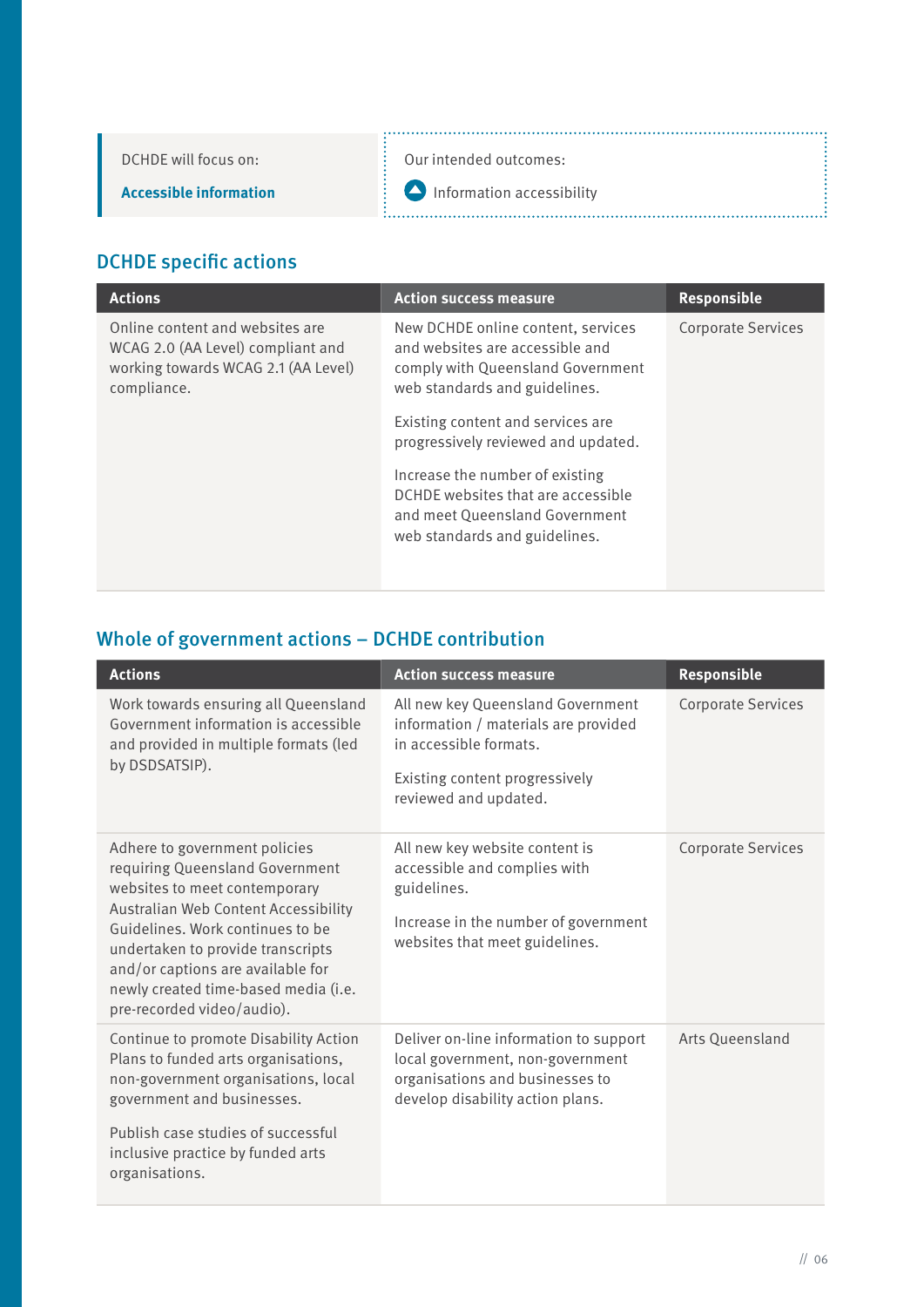| DCHDE will focus on: |  |
|----------------------|--|
|----------------------|--|

**Changing attitudes and breaking down barriers by raising awareness and capability**

# DCHDE specific actions

| <b>Actions</b>                                                                                                                                                                                                                                                              | <b>Action success measure</b>                                                                                               | Responsible                 |
|-----------------------------------------------------------------------------------------------------------------------------------------------------------------------------------------------------------------------------------------------------------------------------|-----------------------------------------------------------------------------------------------------------------------------|-----------------------------|
| Improve staff awareness and<br>understanding of people with<br>disability and their carers through<br>promoting celebratory days that<br>promote the human rights of people<br>with disability.                                                                             | Celebratory days and Disability Service<br>Plan promoted within the department.                                             | <b>Corporate Services</b>   |
| Champion disability awareness within<br>the Ministers arts portfolio and across<br>the arts sector. Capture and recognise<br>achievements of the arts sector in<br>progressing inclusive arts practices.                                                                    | Information pack provided to<br>Ministers' to support development of<br>partnerships.                                       | Arts Queensland             |
| Develop and/or source disability,<br>capability and mental health<br>training resources for staff to<br>improve disability and mental health<br>awareness, cultural capability and<br>confidence in supporting people<br>with a disability and mental health<br>conditions. | Resources developed that improve<br>cultural capability are made available<br>to staff, and staff participation<br>numbers. | <b>Corporate Services</b>   |
| Partner with the real estate sector,<br>peak agencies and key groups to<br>facilitate more inclusive housing<br>responses and actions, that support<br>vulnerable tenants, including those<br>living with a disability to secure and<br>sustain tenancies.                  | Increase awareness and capability in<br>the sector, and develop resources to<br>support the sector and tenants.             | Housing and<br>Homelessness |

Our intended outcomes:

Awareness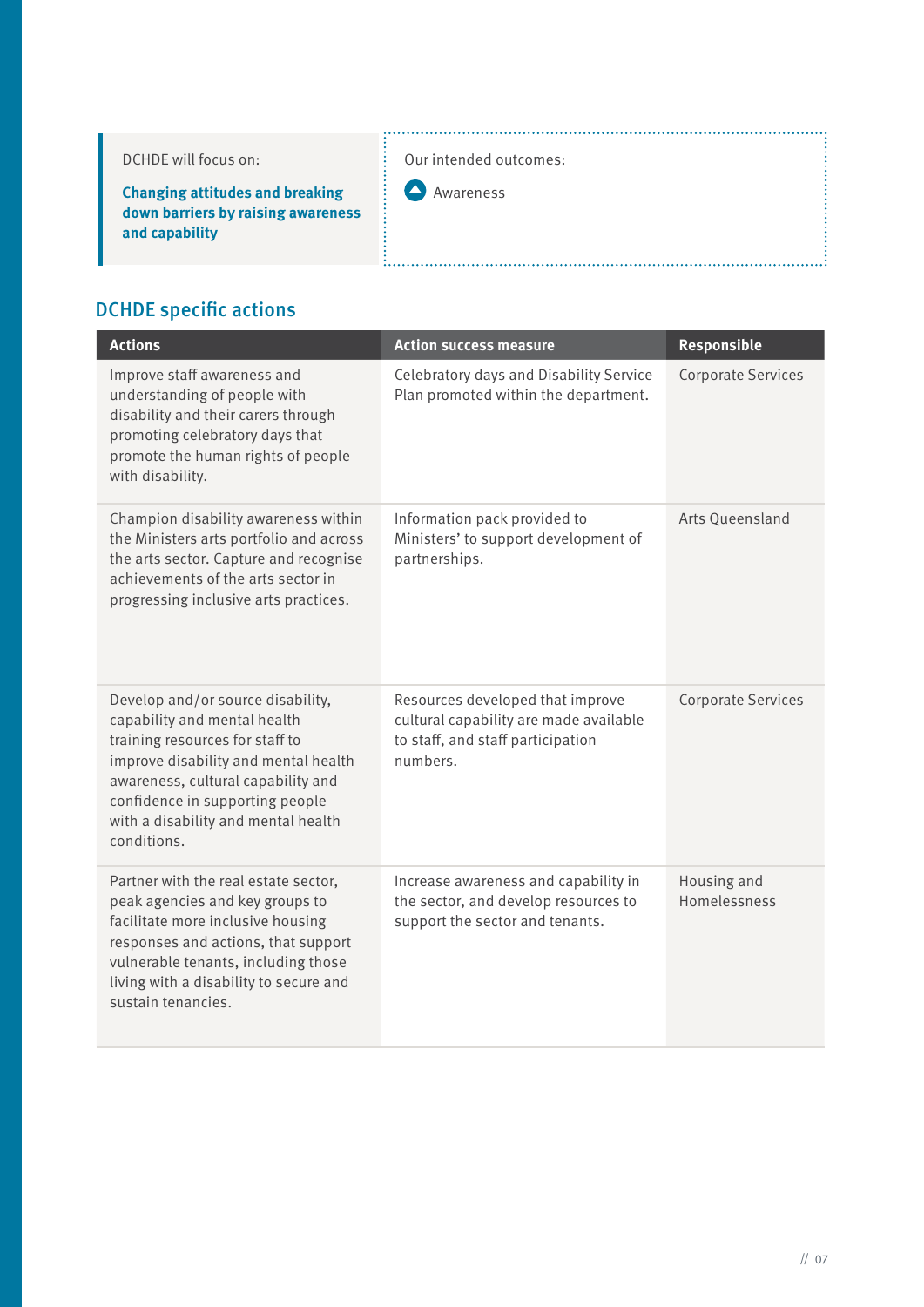#### DCHDE will focus on:

**Changing attitudes and breaking down barriers by raising awareness and capability**

#### Our intended outcomes:



## DCHDE specific actions

| <b>Actions</b>                                                                                                                                                                                                                                                                                                              | <b>Action success measure</b>                                                                                                 | Responsible                  |
|-----------------------------------------------------------------------------------------------------------------------------------------------------------------------------------------------------------------------------------------------------------------------------------------------------------------------------|-------------------------------------------------------------------------------------------------------------------------------|------------------------------|
| Continue to embed the Human Rights Act 2019<br>by supporting staff capability and decision<br>making that is compatible with human rights<br>by properly considering human rights when<br>making decisions, and when interacting with<br>people, the community and departmental staff,<br>including people with disability. | Establish post-MoG departmental<br>governance arrangements for the<br>human rights program of work.                           | Corporate<br>Services        |
|                                                                                                                                                                                                                                                                                                                             | Align human rights complaints<br>management across the<br>department.                                                         | Corporate<br><b>Services</b> |
|                                                                                                                                                                                                                                                                                                                             | Develop and implement a dedicated<br>human rights capability plan.                                                            | Corporate<br>Services        |
|                                                                                                                                                                                                                                                                                                                             | Develop and implement a dedicated<br>human rights communications and<br>engagement plan, including co-<br>designed campaigns. | Corporate<br>Services        |
|                                                                                                                                                                                                                                                                                                                             | Policies and procedures reviewed<br>and updated for compatibility with<br>human rights functions.                             | All divisions                |
| Promote staff participation in the disability<br>awareness online training as part of the SBS<br><b>Inclusion Program</b>                                                                                                                                                                                                   | Number of employees who have<br>completed the training.                                                                       | Corporate<br>Services        |

| <b>Actions</b>                                                                                                                                            | <b>Action success measure</b>                                                                         | <b>Responsible</b>           |
|-----------------------------------------------------------------------------------------------------------------------------------------------------------|-------------------------------------------------------------------------------------------------------|------------------------------|
| Promote the Whole of Government disability<br>awareness online training for employees.                                                                    | Number of employees who have<br>completed the training.                                               | Corporate<br><b>Services</b> |
| Promote and create opportunities for employees<br>to participate in Disability Action week activities<br>and International Day of People with Disability. | Active participation in Disability<br>Action Week and International Day<br>of People with Disability. |                              |
| Promote and create opportunities for employees<br>to participate in Disability Action week activities<br>and International Day of People with Disability. |                                                                                                       |                              |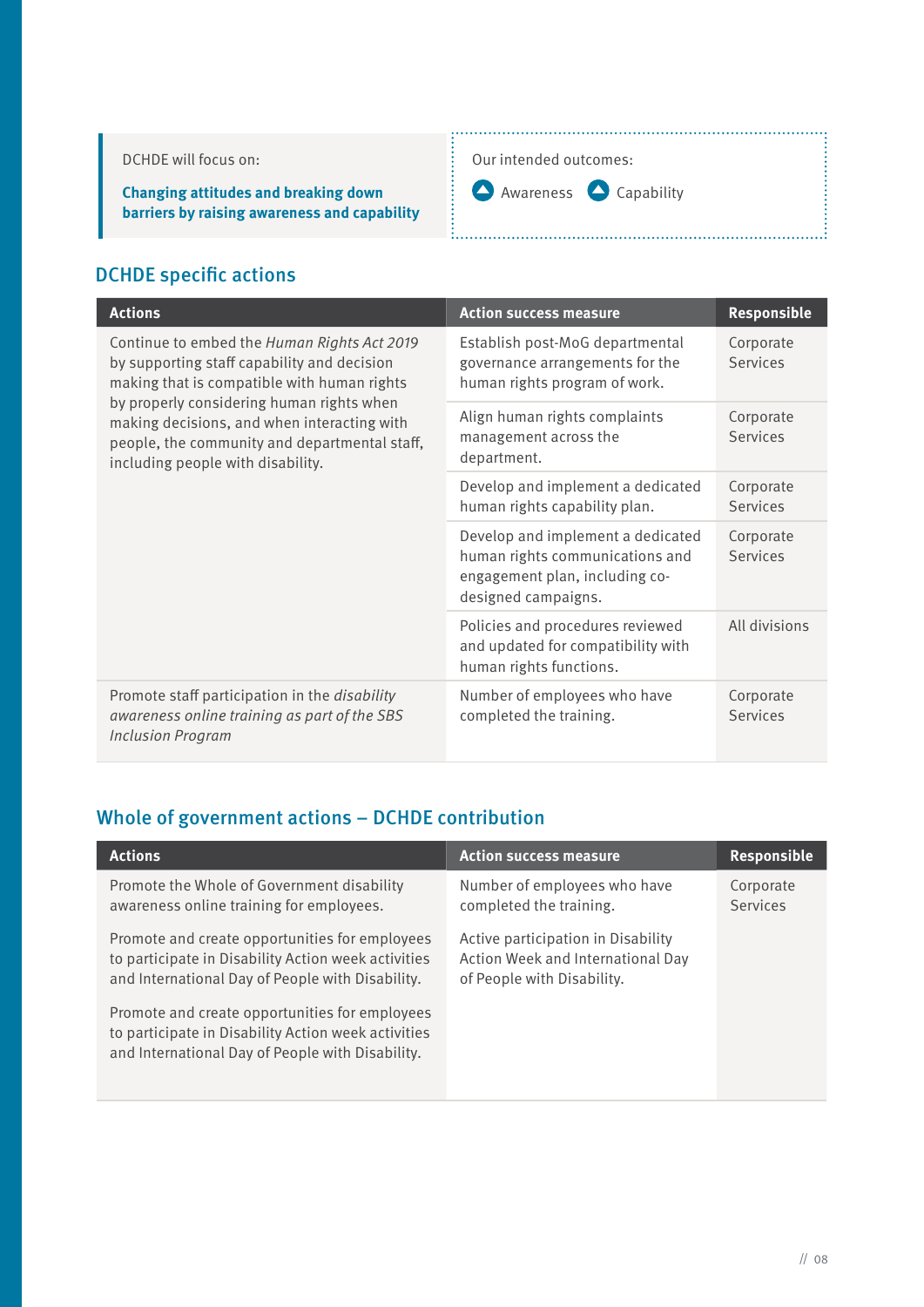| DCHDE will focus on:                                                                                 | Our intended outcomes:                                                                      |
|------------------------------------------------------------------------------------------------------|---------------------------------------------------------------------------------------------|
| <b>Respecting and promoting the</b><br>rights of people with disability<br>and recognising diversity | $\frac{1}{2}$ Awareness <b>O</b> Inclusion <b>O</b> Information accessibility $\frac{1}{2}$ |

# DCHDE specific actions

| <b>Actions</b>                                                                                                                                                                                                         | <b>Action success measure</b>                                                                                                                                                                                                                                                              | <b>Responsible</b>          |
|------------------------------------------------------------------------------------------------------------------------------------------------------------------------------------------------------------------------|--------------------------------------------------------------------------------------------------------------------------------------------------------------------------------------------------------------------------------------------------------------------------------------------|-----------------------------|
| Where appropriate, consider the<br>needs or interests of staff with<br>disability, carers, families and<br>communities throughout DCHDE<br>internal policies.                                                          | DCHDE internal policies demonstrate<br>the needs or interests of people<br>with disability, carers, families and<br>communities.                                                                                                                                                           | All divisions               |
| Proactively monitor and respond to<br>lessons from the Royal Commission<br>into violence, abuse, neglect and<br>exploitation of people with disability<br>to improve housing outcomes and<br>promote social inclusion. | Relevant advice provided to the<br>Disability Royal Commission, including<br>responses to issues, papers, notices<br>to produce and information requests.<br>Internal department working group<br>established to identify implications<br>for the department and areas for<br>improvement. | Housing and<br>Homelessness |

| <b>Actions</b>                                                                                                                                                                                                                                                                                                                                                                                       | <b>Action success measure</b>                                                                                                                                                                                                                                                       | Responsible                                                                                          |
|------------------------------------------------------------------------------------------------------------------------------------------------------------------------------------------------------------------------------------------------------------------------------------------------------------------------------------------------------------------------------------------------------|-------------------------------------------------------------------------------------------------------------------------------------------------------------------------------------------------------------------------------------------------------------------------------------|------------------------------------------------------------------------------------------------------|
| Work towards ensuring all Queensland<br>Government legislation, policies and<br>programs are consistent with national<br>commitments under international<br>conventions; consider the needs or<br>interests of people with disability,<br>carers, families and communities,<br>maximising standards; and, promote<br>and uphold the human rights<br>of people with disability (led by<br>DSDSATSIP). | New Queensland Government<br>legislation, policies and programs<br>demonstrate consideration of the<br>needs of people with disability,<br>carers, families and communities in<br>development and implementation.                                                                   | All divisions                                                                                        |
| Government services and funded<br>non-government services provide<br>access to language, translating and<br>communication services (led by<br>DSDSATSIP).                                                                                                                                                                                                                                            | Language, translating and<br>communication services are available<br>to Queenslanders with disability when<br>accessing Queensland Government<br>provided and funded services,<br>including during Community Recovery<br>activities and to Community Services<br>NGO <sub>s</sub> . | Housing and<br>Homelessness<br><b>Services</b><br><b>Corporate Services</b><br>Community<br>Services |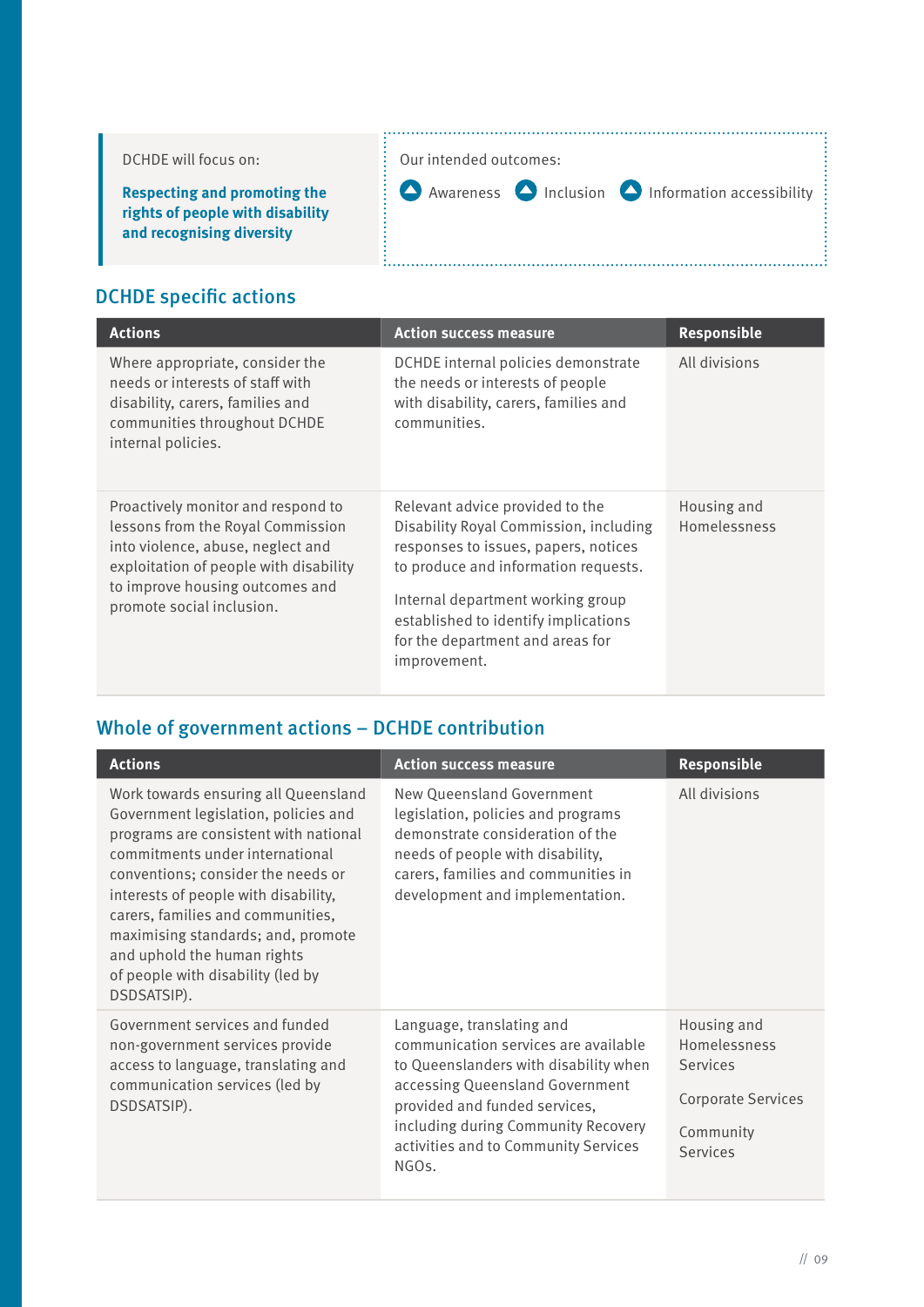| DCHDE will focus on: | $\vdots$ Our intended outcomes:                                                                                                                       |
|----------------------|-------------------------------------------------------------------------------------------------------------------------------------------------------|
|                      | <b>Welcoming and inclusive communities <math>\frac{1}{2}</math></b> Awareness $\bigcirc$ Inclusion $\bigcirc$ Information accessibility $\frac{1}{2}$ |

# DCHDE specific actions

| <b>Actions</b>                                                                                                                                                                                                                                                                                                                                                                                               | <b>Action success measure</b>                               | <b>Responsible</b> |
|--------------------------------------------------------------------------------------------------------------------------------------------------------------------------------------------------------------------------------------------------------------------------------------------------------------------------------------------------------------------------------------------------------------|-------------------------------------------------------------|--------------------|
| Actively encourage recognition of<br>the Companion Card by funded arts<br>organisations at performances and                                                                                                                                                                                                                                                                                                  | Number of businesses offering the<br>Companion Card Scheme. | Arts Queensland    |
| exhibitions via relevant websites,<br>social media and external networks.                                                                                                                                                                                                                                                                                                                                    | Initiatives and promotions<br>undertaken.                   |                    |
| Continue to identify and develop<br>working relationships with key<br>arts and disability organisations,<br>supported by pilot project with<br>Queensland Disability Network, GIVIT<br>and DCHDE to deliver devices and<br>capability coaching to people with<br>disability so they can participate in<br>digital service provision.<br>Develop and promote on-line<br>resources, information and checklists | Reported initiatives/case studies.                          | Arts Queensland    |
| for inclusive arts practice.                                                                                                                                                                                                                                                                                                                                                                                 |                                                             |                    |
| Continue to work with Arts Statutory<br>bodies to further develop their<br>innovative, inclusive arts practices<br>including the use of assistive<br>technologies.                                                                                                                                                                                                                                           | Reported initiatives/case studies.                          | Arts Queensland    |
| Explore digital, on-line and social<br>media applications and their<br>innovative use of technology with Arts<br>Queensland, Arts Statutory bodies<br>and arts sector partners.                                                                                                                                                                                                                              | Reported initiatives/case studies.                          | Arts Queensland    |
| Publish case studies of successful<br>inclusive practice by funded arts<br>organisations.                                                                                                                                                                                                                                                                                                                    |                                                             | Arts Queensland    |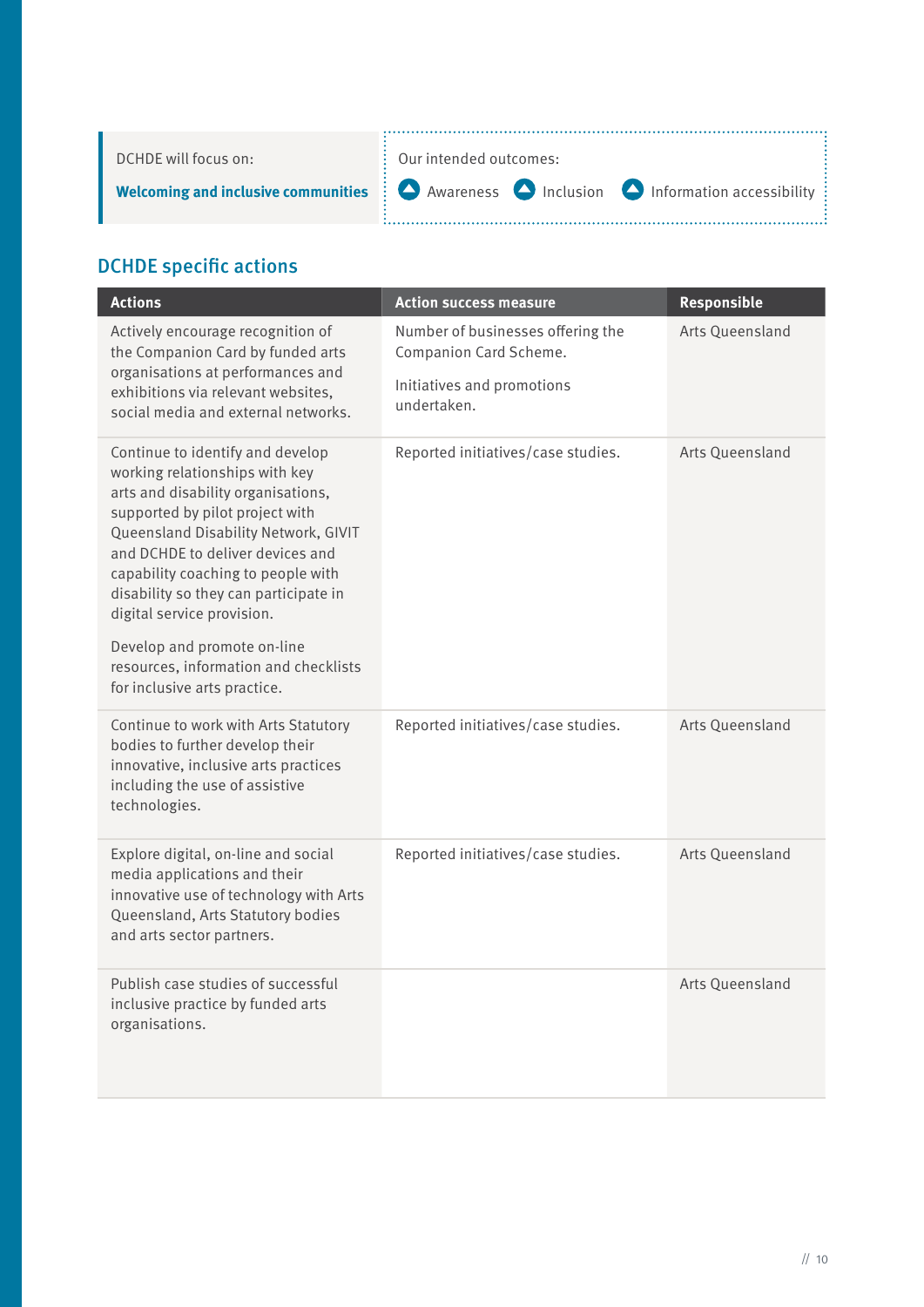# State Disability Plan focus area: Lifelong Learning

Our goal: Queenslanders with disability have the same opportunities as everyone else to access education and learning across all stages of life.

| DCHDE will focus on:                                                          | Our intended outcomes:                            |
|-------------------------------------------------------------------------------|---------------------------------------------------|
| Leading the way - increasing opportunities<br>in the Queensland public sector | $\mathbf{Q}$ Opportunities $\mathbf{Q}$ Awareness |

## Whole of government actions – DCHDE contribution

| <b>Actions</b>                                                                                                                                                                                                                                                                                                                                                                                                 | <b>Action success measure</b>                               | Responsible                        |
|----------------------------------------------------------------------------------------------------------------------------------------------------------------------------------------------------------------------------------------------------------------------------------------------------------------------------------------------------------------------------------------------------------------|-------------------------------------------------------------|------------------------------------|
| Partner with non-Government sector to support the<br>provision of work experience and training to people<br>with disability within DCHDE, supported by the<br>Digital Professional Workforce Plan which is funded<br>and being led by QGCDG and aims to add 300<br>graduates and trainees targeting neuro-diverse.<br>Participate in the Australian Network on Disability<br>Stepping Into Internship Program. | Number of people with<br>disability placed within<br>DCHDE. | OGCDG<br><b>Corporate Services</b> |

| DCHDE will focus on:<br>Increasing employment opportunities for<br><b>Queenslanders with disability</b> | Our intended outcomes:<br>$\therefore$ Opportunities $\bigcirc$ Awareness |
|---------------------------------------------------------------------------------------------------------|---------------------------------------------------------------------------|
|---------------------------------------------------------------------------------------------------------|---------------------------------------------------------------------------|

## DCHDE specific actions

| <b>Actions</b>                                                                | <b>Action success measure</b>                               | Responsible               |
|-------------------------------------------------------------------------------|-------------------------------------------------------------|---------------------------|
| Implement a neuro-diverse pilot employment<br>program for people with autism. | Number of people with<br>disability placed within<br>DCHDE. | <b>Corporate Services</b> |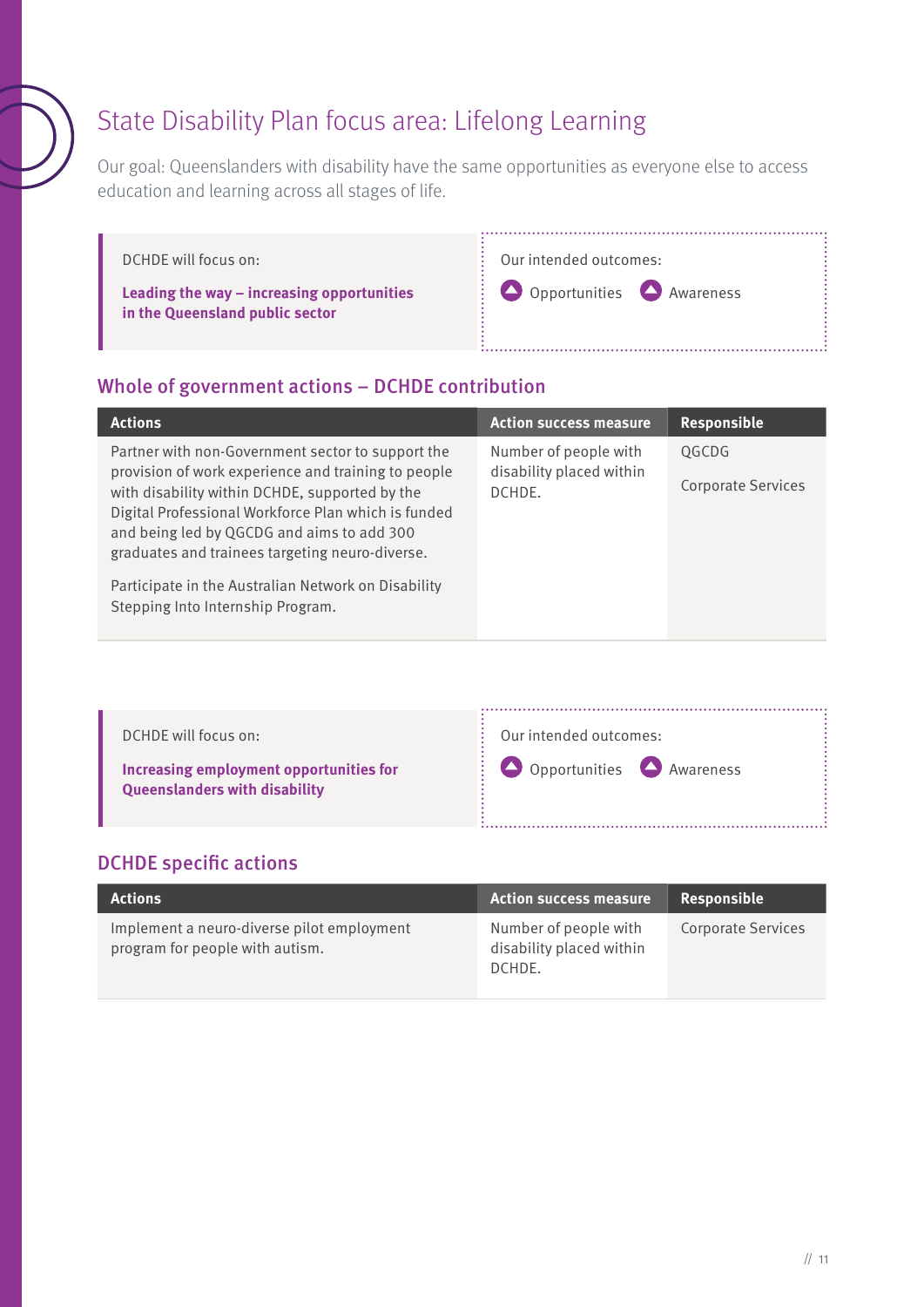

## DCHDE specific actions

| <b>Actions</b>                                                                                           | <b>Action success measure</b>                                                                                                                                                                 | Responsible               |
|----------------------------------------------------------------------------------------------------------|-----------------------------------------------------------------------------------------------------------------------------------------------------------------------------------------------|---------------------------|
| Share stories showcasing how we support<br>employees through social channels.                            | Number of stories<br>shared.                                                                                                                                                                  | <b>Corporate Services</b> |
| Educate managers and employees about the<br>benefits of an agile workforce and flexible work<br>options. | Activities undertaken to<br>educate and promote<br>the benefits.<br>The proportion of<br>people with a disability<br>employed in the<br>department's workforce<br>increases to 8% by<br>2022. | <b>Corporate Services</b> |

| <b>Actions</b>                                                                                                                                                                                                                                                                                                                                                                                                                                                                        | <b>Action success measure</b>                                                                                                               | Responsible               |
|---------------------------------------------------------------------------------------------------------------------------------------------------------------------------------------------------------------------------------------------------------------------------------------------------------------------------------------------------------------------------------------------------------------------------------------------------------------------------------------|---------------------------------------------------------------------------------------------------------------------------------------------|---------------------------|
| Implement strategies to reach the Queensland<br>Government target that, by 2022, 8% of the<br>Queensland Public Sector workforce will be<br>people with disability. This entails embedding an<br>inclusive attraction, recruitment, retention and<br>career progression and development ethos in the<br>department through for example, flexible work<br>practices and inclusion of people with disability<br>in the government employer brand (led by Public<br>Service Commission). | The proportion of<br>people with disability<br>employed in the<br>Queensland Public<br>Sector workforce<br>increases towards 8%<br>by 2022. | <b>Corporate Services</b> |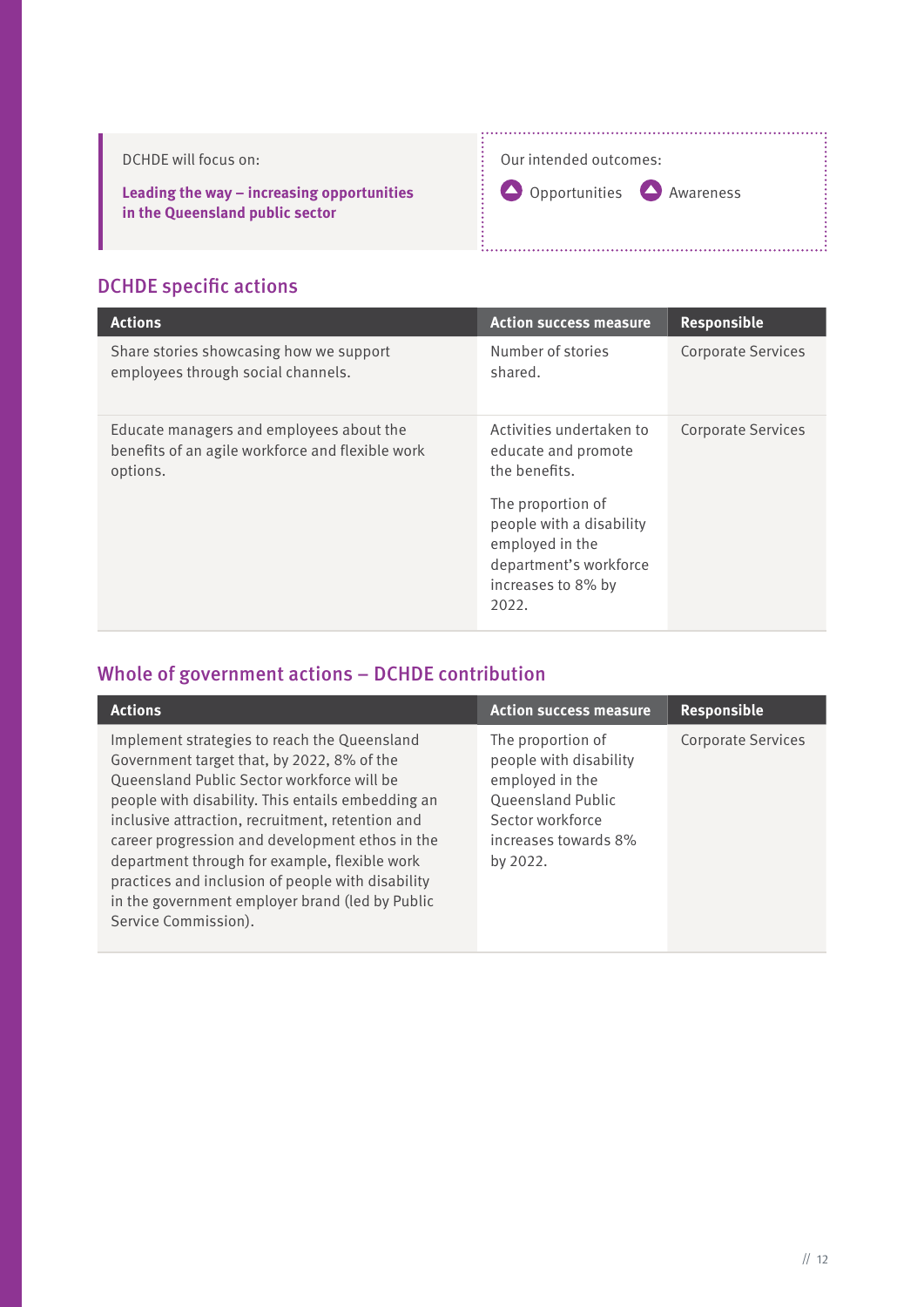# State Disability Plan focus area: Everyday Services

Our goal: Queenslanders with disability have the same opportunities as everyone else in the community to access services, such as housing, health, transport, disability and community services, and justice and community safety are accessible and responsive to their needs.

| DCHDE will focus on:                     | Our intended outcomes:                                       |
|------------------------------------------|--------------------------------------------------------------|
| <b>Housing</b>                           | $\sum$ Inclusion $\sum$ Choice $\sum$ Physical accessibility |
| DCHDE will focus on:                     | Our intended outcomes:                                       |
| <b>Disability and community supports</b> | Inclusion                                                    |

## DCHDE specific actions

| <b>Actions</b>                                                                                                                                                          | <b>Action success measure</b>                                                                                                                                                                                                                                                                | <b>Responsible</b>                             |
|-------------------------------------------------------------------------------------------------------------------------------------------------------------------------|----------------------------------------------------------------------------------------------------------------------------------------------------------------------------------------------------------------------------------------------------------------------------------------------|------------------------------------------------|
| Consider the needs of Queenslanders<br>with disability in the implementation<br>of the Housing Strategy.                                                                | The Housing Strategy Action Plans<br>support holistic person-centred<br>approaches to housing assistance for<br>people with a disability.                                                                                                                                                    | Housing and<br>Homelessness<br><b>Services</b> |
|                                                                                                                                                                         | <b>Customer and Industry Advisory</b><br>Council consulted on development of<br>strategy (note Council establishment<br>is a QG election commitment and is<br>currently in progress.)                                                                                                        |                                                |
| Provide holistic person-centred<br>housing assistance solutions<br>including access to a broader range                                                                  | The Housing Strategy Action Plan<br>supports holistic person-centred<br>approaches to housing assistance.                                                                                                                                                                                    | Housing and<br>Homelessness<br><b>Services</b> |
| of products and services to support<br>people, including people with<br>disability, to access and sustain<br>private accommodation that suits<br>their individual needs | Through the Aboriginal and Torres<br><b>Strait Islander Housing Action</b><br>Plan 2019-2023 facilitate culturally<br>responsive, person-centred and<br>inclusive housing solutions to support<br>the needs of Aboriginal and Torres<br>Strait Islander peoples living with a<br>disability. |                                                |
|                                                                                                                                                                         | Resources available to support<br>tenants with disability living in<br>Housing with Shared Support<br>arrangements to explore their housing<br>options.                                                                                                                                      |                                                |
|                                                                                                                                                                         | <b>Customer and Industry Advisory</b><br>Council consulted on development of<br>strategy (note Council establishment<br>is a QG election commitment and is<br>currently in progress.)                                                                                                        |                                                |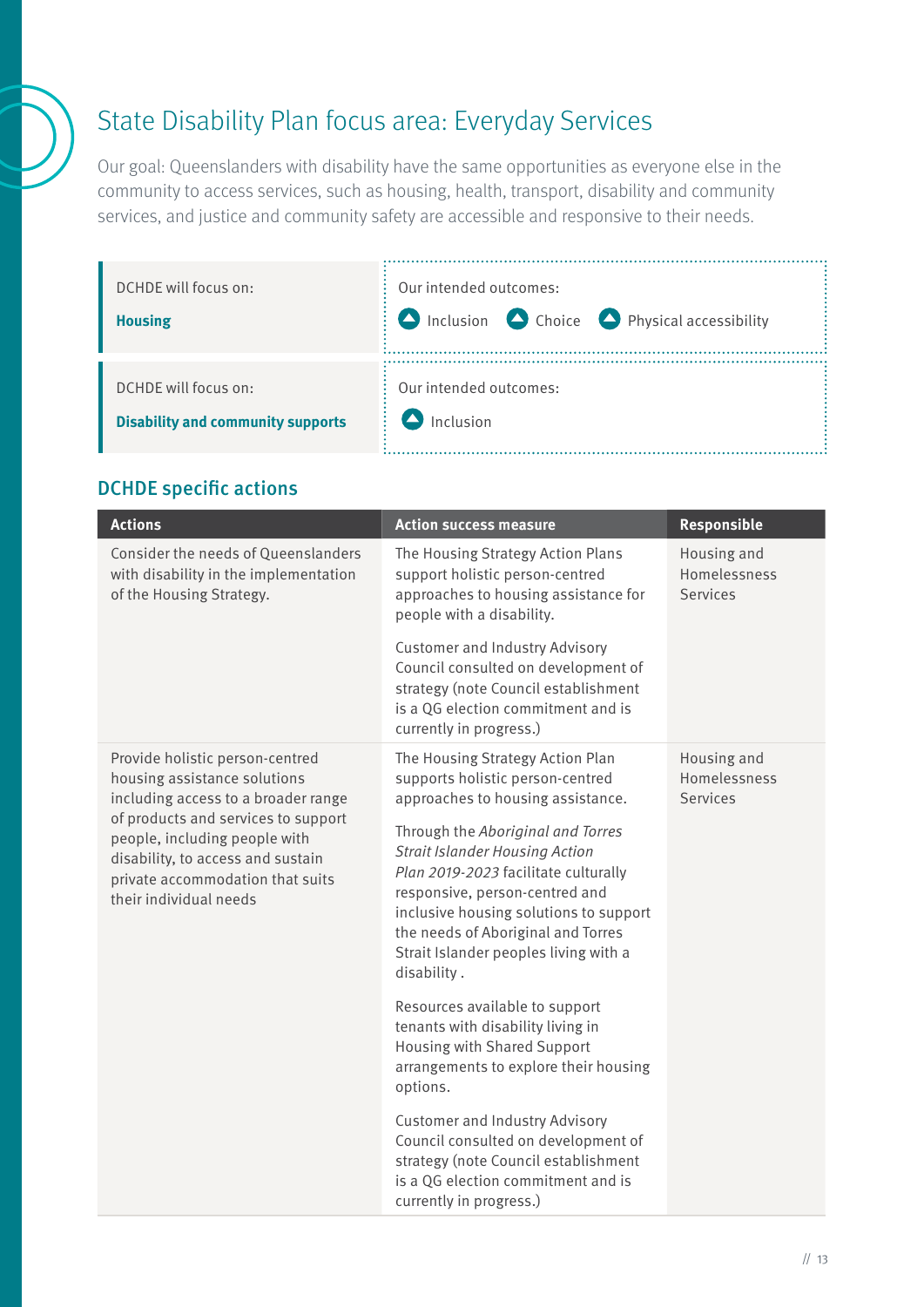# DCHDE specific actions (continued)

| <b>Actions</b>                                                                                                                                                                                                                                                                 | <b>Action success measure</b>                                                                                                                                                                                              | <b>Responsible</b>                                    |
|--------------------------------------------------------------------------------------------------------------------------------------------------------------------------------------------------------------------------------------------------------------------------------|----------------------------------------------------------------------------------------------------------------------------------------------------------------------------------------------------------------------------|-------------------------------------------------------|
| Ensure all new social housing projects<br>are built in consideration of Livable<br>Housing Design Guidelines to increase<br>accessibility and adaptability for<br>people with disability.                                                                                      | 50% of new social housing built in<br>consideration of livable housing<br>guidelines.                                                                                                                                      | Housing and<br>Homelessness<br>Services               |
| Continue investment in programs<br>which assist people to remain in their<br>homes for longer and access advice<br>and support to sustain their tenancy.                                                                                                                       | <b>Continuation of Home Assist Secure</b><br>(HAS) program and Queensland<br>State-wide Tenant Advice and Referral<br>Service (QSTARS).<br>Continuation of the RentConnect<br>program and flexible assistance<br>packages. | Housing and<br>Homelessness<br><b>Services</b>        |
| Promote good practice housing<br>solutions (that provide social<br>inclusion and economic participation<br>opportunities) for people with<br>disability.                                                                                                                       | Best practice housing solutions and<br>case study examples published.                                                                                                                                                      | Housing and<br>Homelessness<br>Services               |
| Deliver improvements, including an<br>improved regulatory framework, to<br>address the impact of significant<br>changes in the community affecting<br>residential services (such as<br>boarding houses and supported<br>accommodation services) and ensure<br>resident safety. | Legislative reviews included<br>consideration of quality and<br>safeguards.                                                                                                                                                | Housing and<br>Homelessness<br><b>Services</b>        |
| Improve service response to hospital<br>patients and people with disability<br>living in long stay health facilities<br>to enable transition to co-ordinated<br>housing and support solutions.                                                                                 | Support people with disability in<br>hospital or long-stay health facilities<br>to access longer-term housing.                                                                                                             | Housing and<br><b>Homelessness</b><br><b>Services</b> |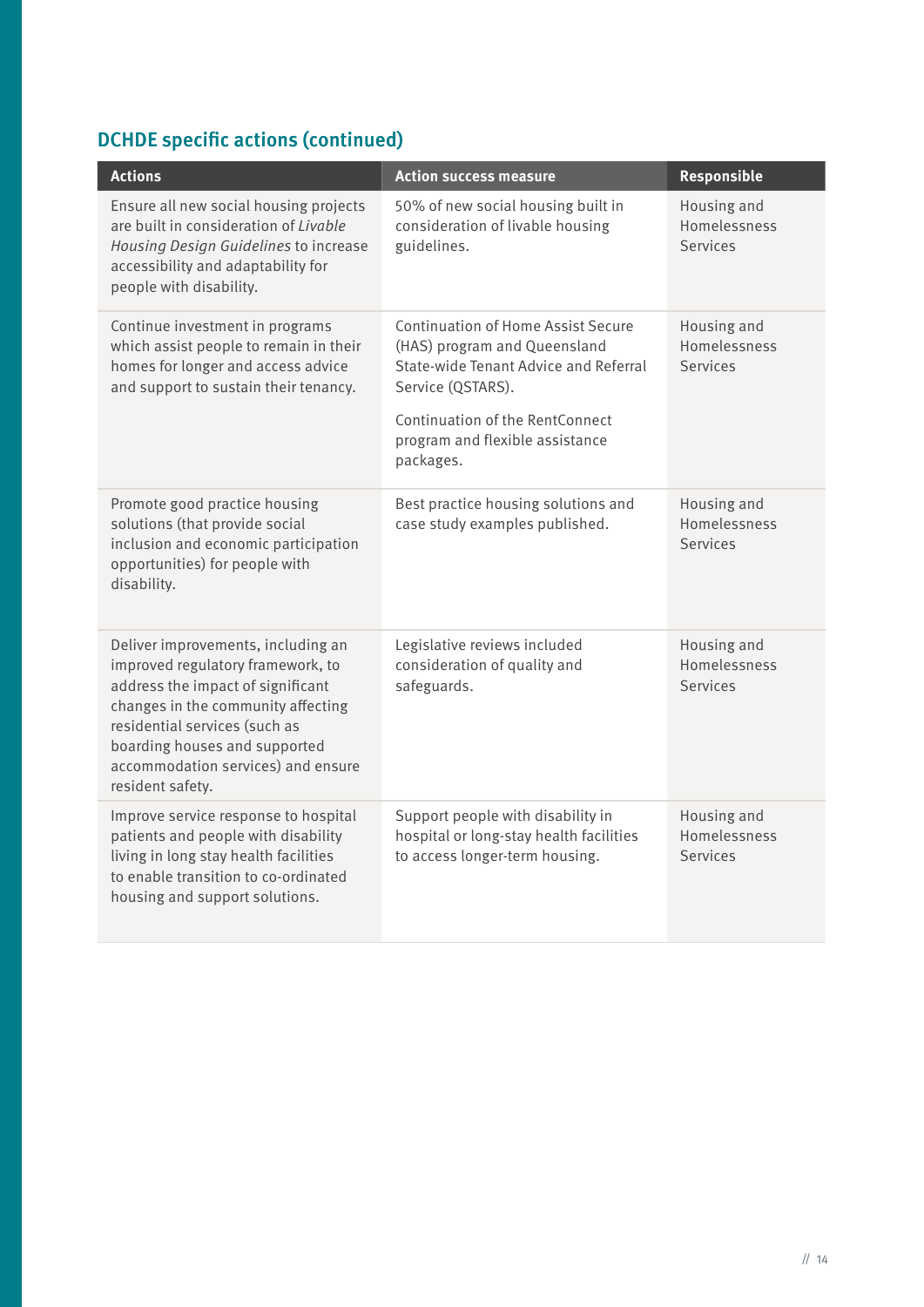| DCHDE will focus on: | : Our intended outcomes:                                                 |
|----------------------|--------------------------------------------------------------------------|
| <b>Housing</b>       | $\mathbf{B}$ Inclusion $\bullet$ Choice $\bullet$ Physical accessibility |
|                      |                                                                          |

| <b>Action success measure</b>                                                                                                                                                                                                                                                                                                                                                                                                                                                                                                                                                                                                                           | Responsible                             |
|---------------------------------------------------------------------------------------------------------------------------------------------------------------------------------------------------------------------------------------------------------------------------------------------------------------------------------------------------------------------------------------------------------------------------------------------------------------------------------------------------------------------------------------------------------------------------------------------------------------------------------------------------------|-----------------------------------------|
| QCSS is available to eligible persons<br>aged $0 - 64$ or aged $0 - 49$ for First<br>Nations people who have a disability<br>but are not eligible for NDIS; or have a<br>chronic illness, mental health or other<br>condition.                                                                                                                                                                                                                                                                                                                                                                                                                          | Community<br>Services                   |
| Funding allocations ensure active<br>engagement with Aboriginal and<br>Torres Strait Islander organisations to<br>ensure culturally appropriate service<br>provision to First Nations persons.                                                                                                                                                                                                                                                                                                                                                                                                                                                          | Community<br>Services                   |
| Funded organisations meet HSQF<br>standards as appropriate.                                                                                                                                                                                                                                                                                                                                                                                                                                                                                                                                                                                             | Community<br>Services                   |
| Meetings of the Disability Reform<br>Housing Sub-committee held.<br>Recommendations provided to the<br>Disability Reform and Implementation<br>Interdepartmental Committee and<br>Executive Steering Committee on<br>improving housing choice for people<br>with disability including quality and<br>safeguards.<br>Inter-agency Action Plan reviewed and<br>refreshed.<br>Guidelines for regulated housing<br>providers on the separation of housing<br>and support developed to help<br>people with disability have greater<br>control over their living arrangements<br>(including exercising their tenancy/<br>housing rights and choice of support | Housing and<br>Homelessness<br>Services |
|                                                                                                                                                                                                                                                                                                                                                                                                                                                                                                                                                                                                                                                         | providers).                             |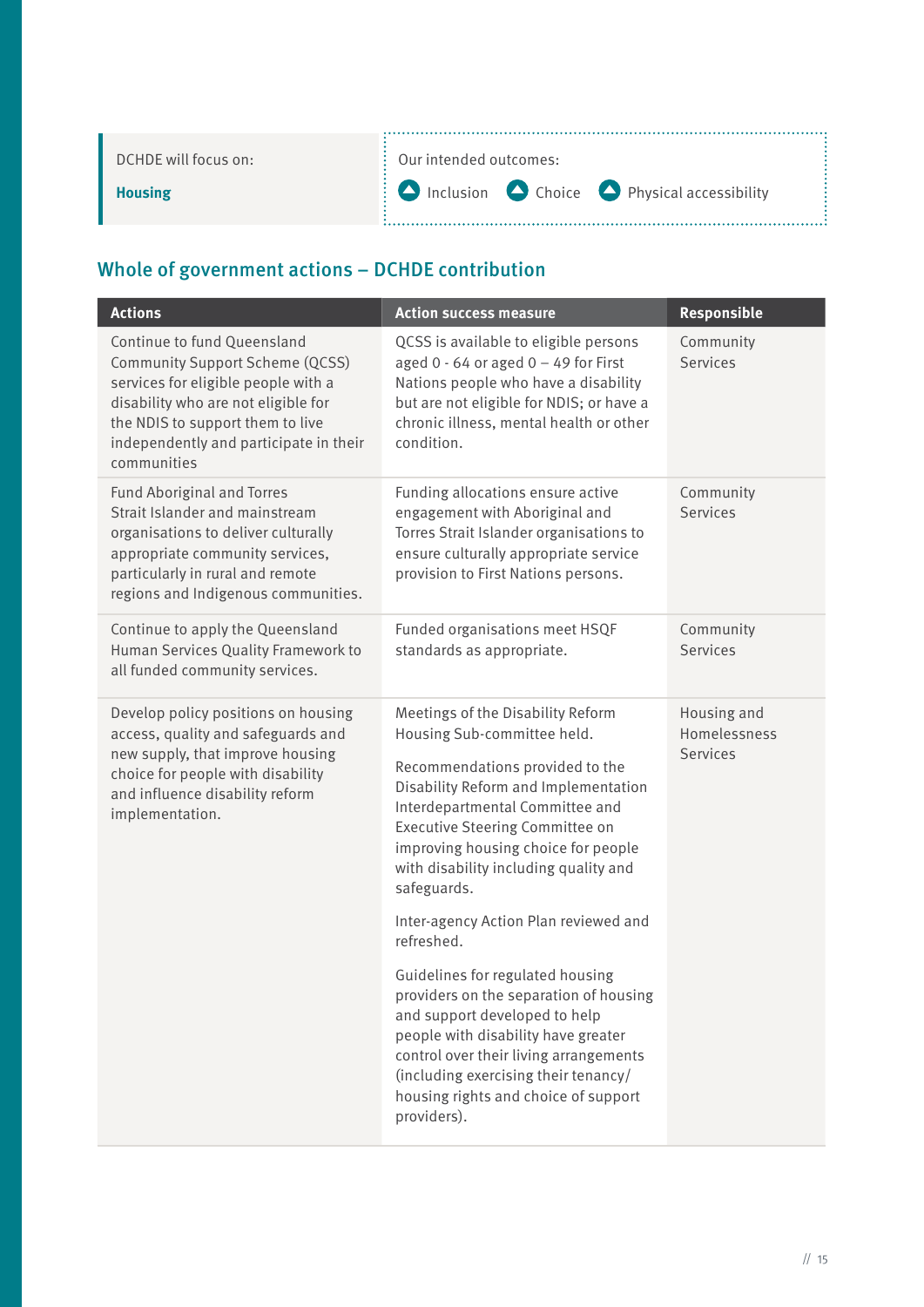DCHDE will focus on:

Our intended outcomes:

**Disability and community supports**

Į. **O** Inclusion

i

| <b>Actions</b>                                                                                                                                                                                                                                           | <b>Action success measure</b>                                                                                                                             | <b>Responsible</b>                             |
|----------------------------------------------------------------------------------------------------------------------------------------------------------------------------------------------------------------------------------------------------------|-----------------------------------------------------------------------------------------------------------------------------------------------------------|------------------------------------------------|
| Promote good disability inclusive<br>practices and cross sector<br>collaboration in disaster management,<br>risk assessment and emergency<br>management planning processes.                                                                              | Web analytics regarding uptake of<br>Disability Inclusive Disaster Risk<br>Reduction tools and resources.                                                 | Housing and<br>Homelessness<br>Services        |
| Continue investment in development<br>of co-designed tools and resources<br>(including for people with disability)<br>who are homeless) to support the<br>implementation of the Queensland<br>Disability Inclusive Disaster Risk<br>Reduction framework. | Number and type of activities<br>undertaken to build capability<br>of people with disability, service<br>providers or emergency service<br>practitioners. | Housing and<br>Homelessness<br><b>Services</b> |
| Support people with disability or<br>their representatives to participate<br>in Human and Social Recovery<br>Committees and/or engage in disaster<br>management planning processes.                                                                      | Evidence of representation<br>in governance groups and/or<br>engagement in human and social<br>recovery planning processes.                               | Housing and<br>Homelessness<br><b>Services</b> |